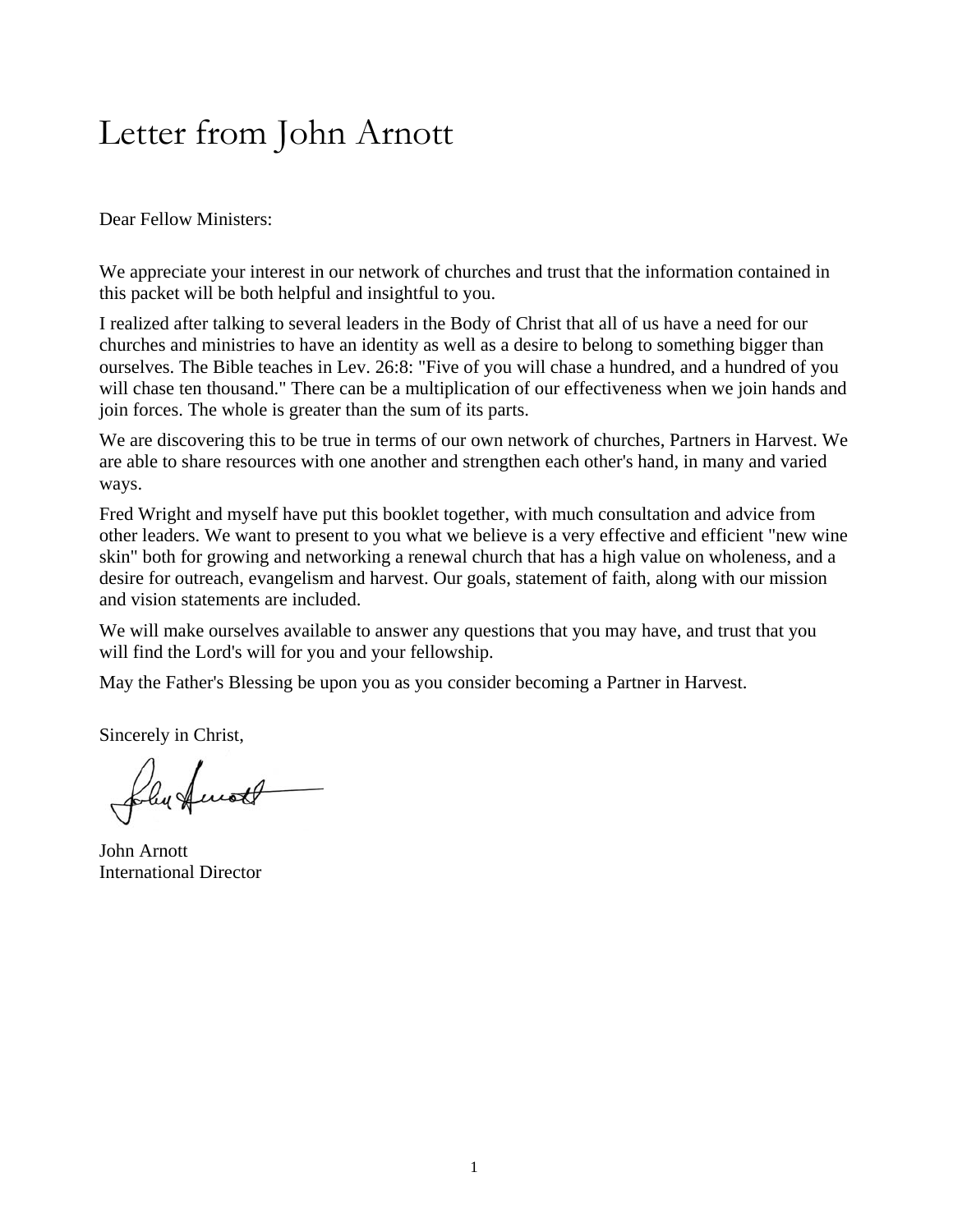## Letter from Dan Slade

Dear Fellow Ministers:

I, like John, want to thank you for your interest in Partners in Harvest.

At present we are a fellowship consisting of over 10,240 churches. 10,000 of these are us partnering together with Iris ministries under Rolland and Heidi Baker in Africa. The rest of the 240 churches and ministries are in the western nations with two other growing movements working as part of us in Eastern Europe and Southern America These movements in themselves comprise a very large number of churches and ministries and we are blessed to be linked together.

Partners in Harvest functions as a family and yet as a partnership: As a family in terms of relationship and as a partnership in terms of the resources, giftings and blessings that are linked together with each member having a key part. PIH is not a top down control orientated organization but functions as a network of autonomous congregations and ministries that link together with each other and with the Lord for mutual benefit and shared mission. We have been birthed in a profound move of the Holy Spirit and outpouring of God's presence which started in January of 1994.

We would appreciate it if you would read carefully through the following material which describes who we are in detail. If then you want to proceed, we ask you to fill in the application form. After receiving it we will contact you to let you know we have received your application. This application helps us get to know you better. We will then contact you for the next step which is to visit you to get become better acquainted with you and your church or ministry.

If you have any questions please fell free to e-mail or call us.

May the Father guide and bless you with your considerations.

Yours sincerely in Jesus,

Danial Stade

Dan Slade International Co-ordinator for PIH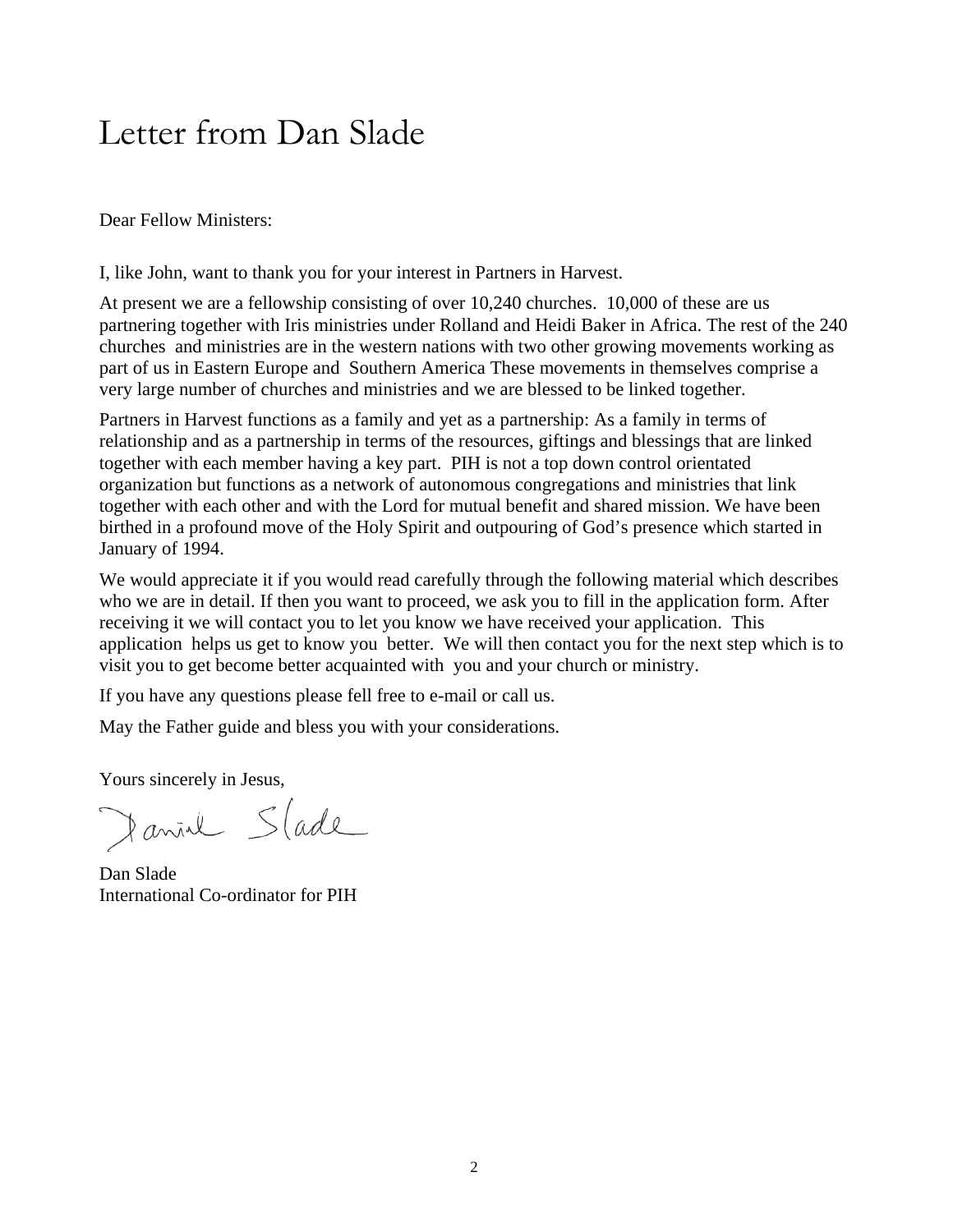# HISTORY & IDENTITY

No one can come into close contact with the presence of Jesus Christ and not come away changed. Our concept of church has been shaken due to the wonderful outpouring of the Holy Spirit which began at Toronto Airport Christian Fellowship (TACF) in January of 1994. History reveals a common pattern following a special outpouring of God's manifest presence. As the church leaders are touched, they re-evaluate and re-negotiate all facets of church life. This results in substantial changes; perhaps not in foundational beliefs, but in overall goals and outward practices. These times of evaluation throughout church history brings about new forms of church, as well as new fellowships of churches.

In the early weeks of 1996, several pastors who were personally affected by the outpouring in Toronto felt led by the Lord to develop a venue for closer fellowship, support and encouragement a family of churches and ministries. As they met together, a strong sense of the Lord's presence, deep joy in being together, and a great number of confirming prophetic words drew them to the conclusion that they had the Lord's approval to move forward together.

What this new family of churches and ministries was to be called, what its values and goals should be, and what form it ought to assume were not initially clear. But over the following weeks, clarity came and many of these questions began to be answered. We would like to articulate what the Lord said, and has been saying, to us since then.

### OUR NAME

Our name reflects both the high value we place on a partnering relationship and our overall sense of mission in the end time harvest: *Partners in Harvest/Friends in Harvest*. While this name keeps us focused as a family of churches and ministries, it is not presumed that these words should automatically be included in each partnering church's name.

### OUR COMMONALITY

Partners in Harvest's common values and key goals also emerged as we shared ideas and convictions which the Lord had been placing in our hearts and minds amidst this outpouring of the Spirit. We acknowledge that these values are not unique to our fellowship but have also been a vital part of other church movements.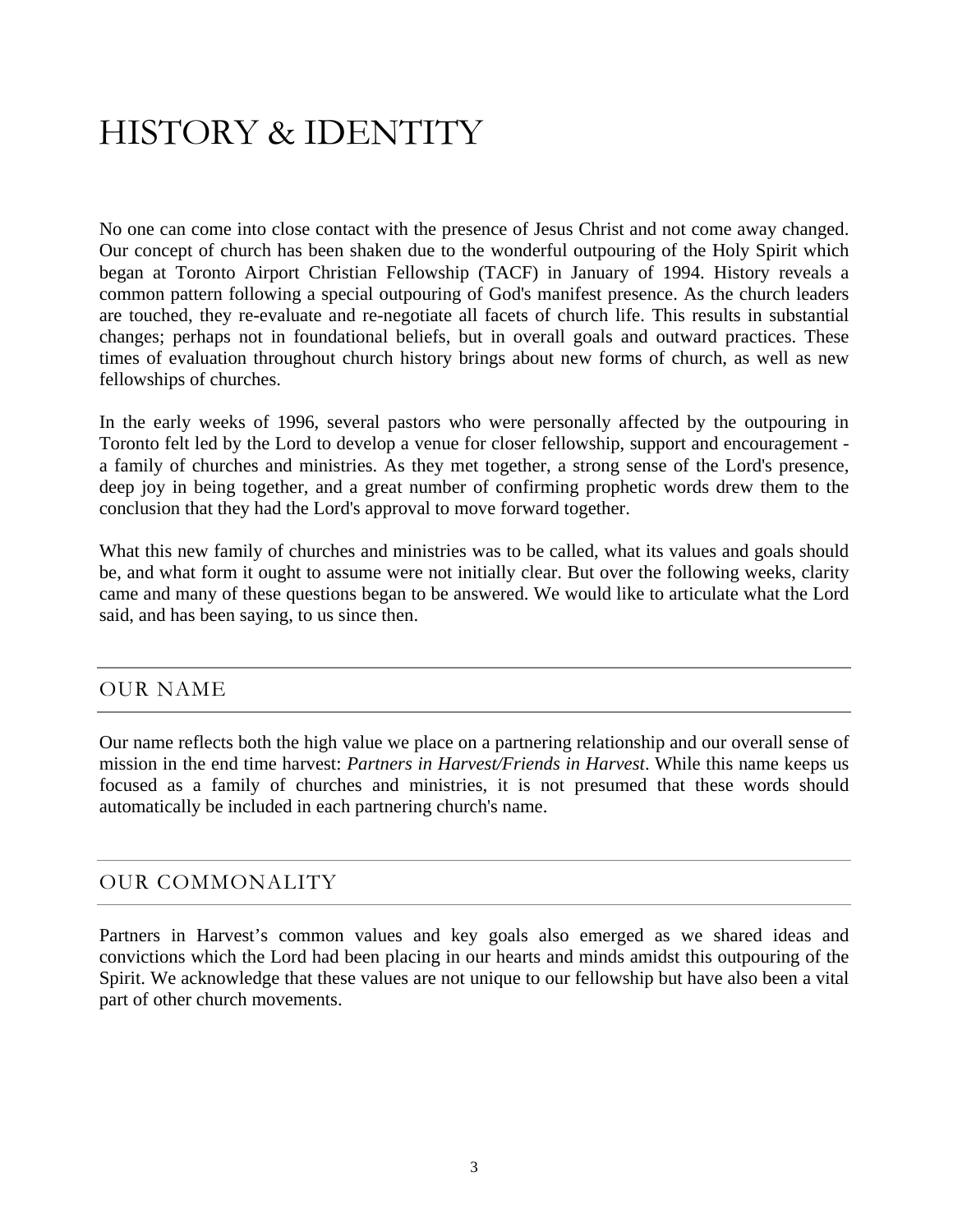# OUR CORE VALUES

Partnering to spread the fire of God's love, presence and healing throughout the nations.

## OUR HEAVENLY COMMISIONS

- F Father's Love revealed through the Lord Jesus Christ
- I Intimacy, Presence, & Hearing God's Voice
- R Restoration of the Heart/Soul
- $E$  Extending the Kingdom through the equipping, anointing and empowering of the Holy Spirit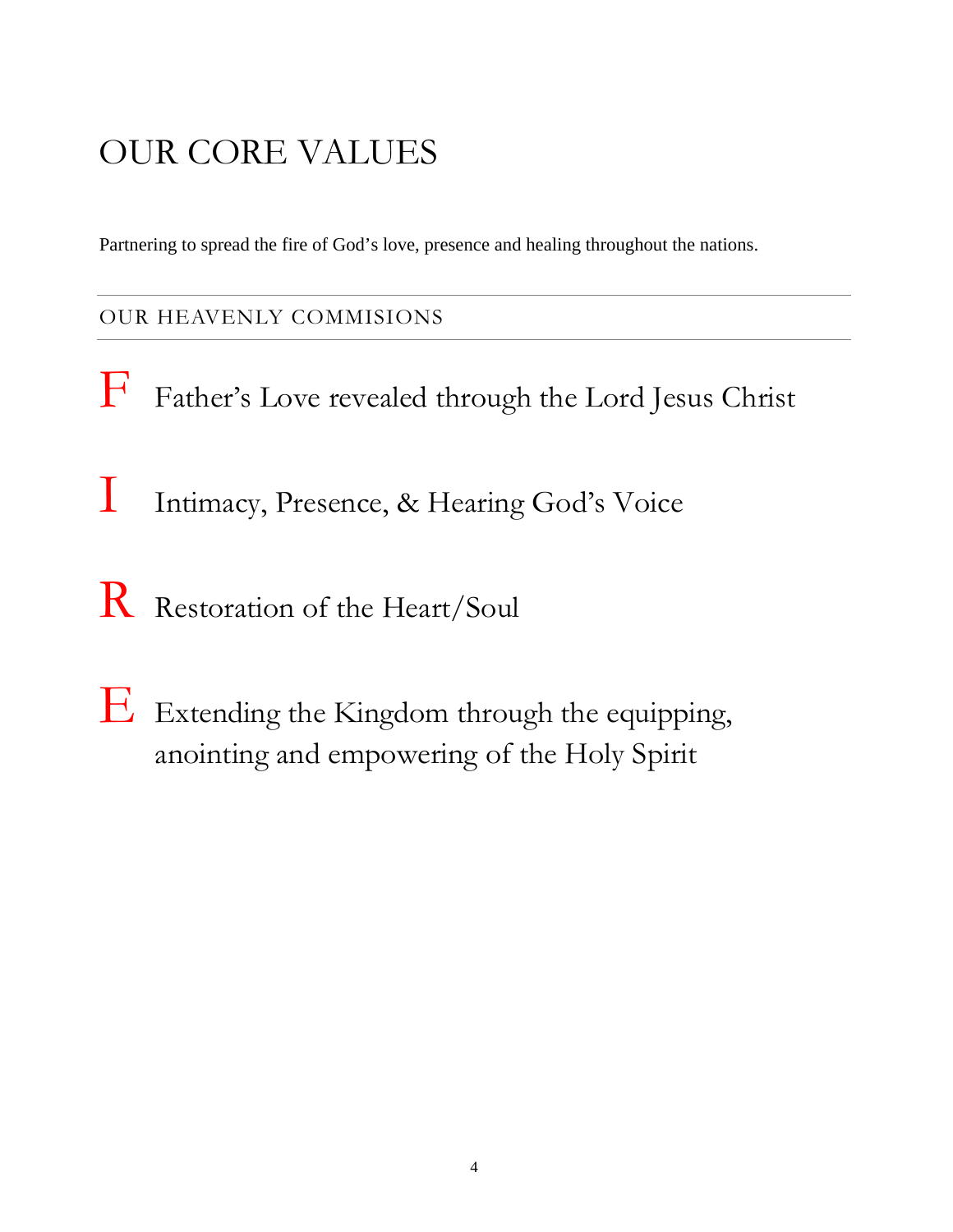# COMPARISON OF PIH & FIH

## WHAT IS PARTNERS IN HARVEST?

- PIH is a family and network of churches, a network of people who are united in their passion for Jesus in a no-holds-barred pursuit of Him.
- PIH is the PIH family members' primary relational affiliation and covering.
- PIH is the members' primary source of accountability (PIH leadership and other PIH family members).
- PIH leadership exists to provide encouragement, blessing, and a relational network for the building up of its members.
- PIH makes every effort to cross denominational, generational and cultural lines in order to increase and promote blessing and unity in the global Body of Christ.
- PIH is not a top-down, controlling, pyramid structure.
- PIH churches and ministries are autonomous, self-governed entities. The leadership of PIH readily provides counsel.

### WHAT IS FRIENDS IN HARVEST?

- FIH is a loose network of churches associated with PIH, who are united in their passion for Jesus and in a no-holds-barred pursuit of Him. PIH and FIH members unite under the broad banner of the Triune God and purposely steer clear of any theological words or actions that might inadvertently cause offense or stumbling to those of different denominations linked together in FIH;
- FIH is a loose fellowship of churches and ministries that crosses denominational, generational and cultural lines in order to increase and promote unity in the global Body of Christ;
- FIH is a relational network which draws together churches and ministries whose primary accountability structure is denominational in nature, yet who desire to relate with others flowing in revival. For this reason, Pentecostals, Baptists, Anglicans, Methodists and many others join hands in unity under the broad banner of Jesus Christ through Friends in Harvest.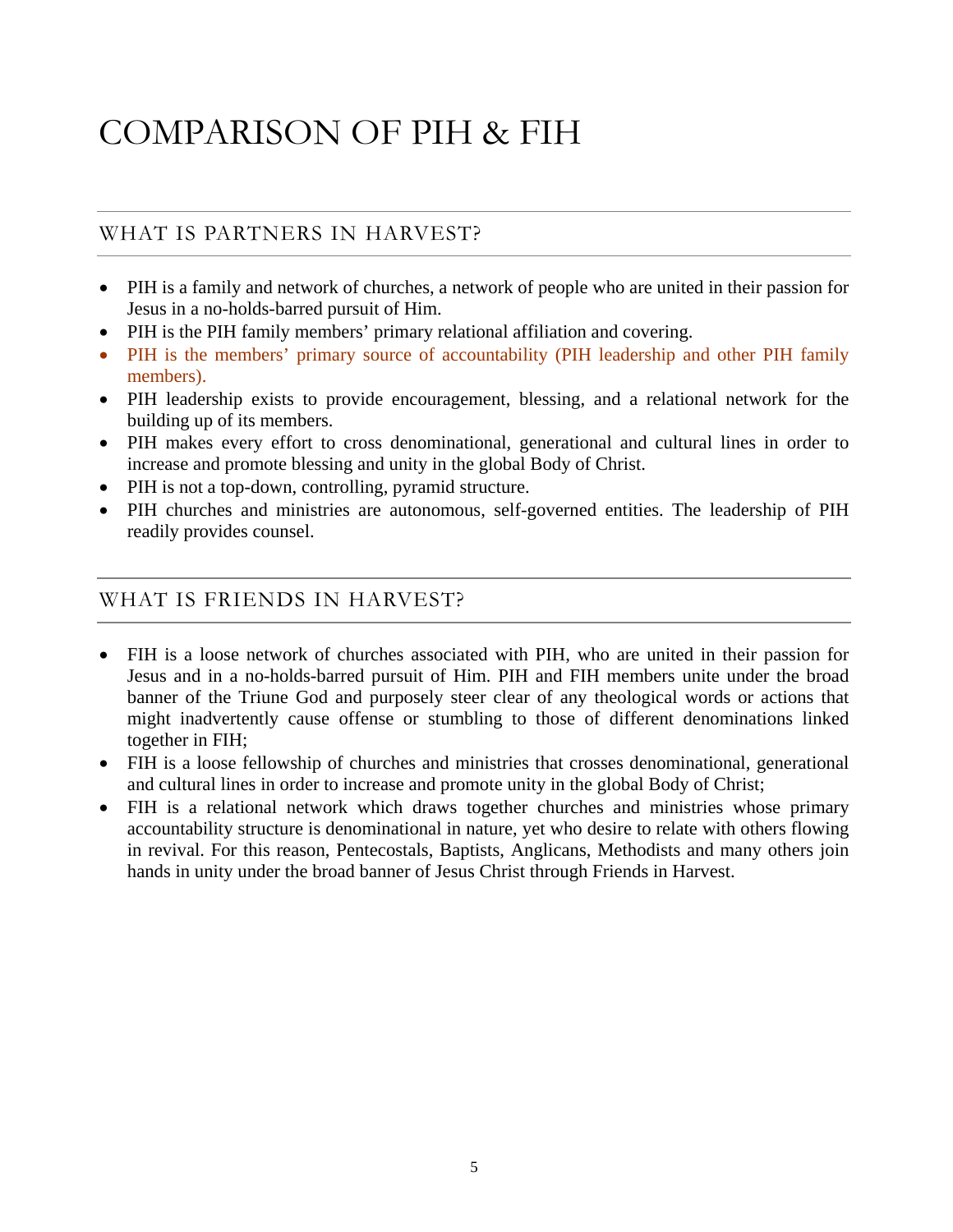## OUR STATEMENT OF FAITH

WE BELIEVE there is one God who lives forever in three persons; the Father, Son, and Holy Spirit. (Matt. 28:19)

WE BELIEVE that the Bible is God's Word to the world, speaking to us with authority and without error. (2 Tim. 3:16-17)

WE BELIEVE in the divinity of Jesus Christ the Son, His virgin birth, His sinless life, His miracles, His death for us on the cross, His bodily resurrection, His ascension to the Father, and His personal, physical return to rule the earth in power and love. (Jn. 1:14-18; 1 Thess. 4:16-18)

WE BELIEVE that the primary purpose for Jesus Christ's life on earth was to fully reveal the love of God the Father for the people of this world through His ministry, life, death on the cross and resurrection. (Jn. 3:16; Jn. 5:19-20)

WE BELIEVE that all mankind is lost in sin and needs to turn from it and trust personally in the Saviour, Jesus Christ; all need to be born anew by the Holy Spirit's power into God's family. (Eph. 2:1-10; Jn. 3:5-7)

WE BELIEVE the Holy Spirit lives in us as believers and brings love, joy, peace, patience, kindness, goodness, faithfulness, humility, and self-control into our lives. He works in and through us with His charismatic gifts. (Gal. 5:22-23; 1Cor. 12:7-11)

WE BELIEVE in the resurrection of every person; to eternal life for the believer and eternal judgment for the lost. (Matt. 25:31-46)

WE BELIEVE in unity for all believers in our Lord Jesus Christ and seek community together. We want to become more like Him in every way, who is the head of His body, the Church. We are called to love Him and one another and are enabled to do this only as His life flows in and through us. (1 Cor. 12:12-13; Matt. 22:37-40)

WE BELIEVE that marriage is the basic human relationship between a man and a woman, and as such is intended to reflect the relationship between Jesus Christ the Bridegroom and His bride the church. (Gen. 2:18-25, Eph. 5:25-32)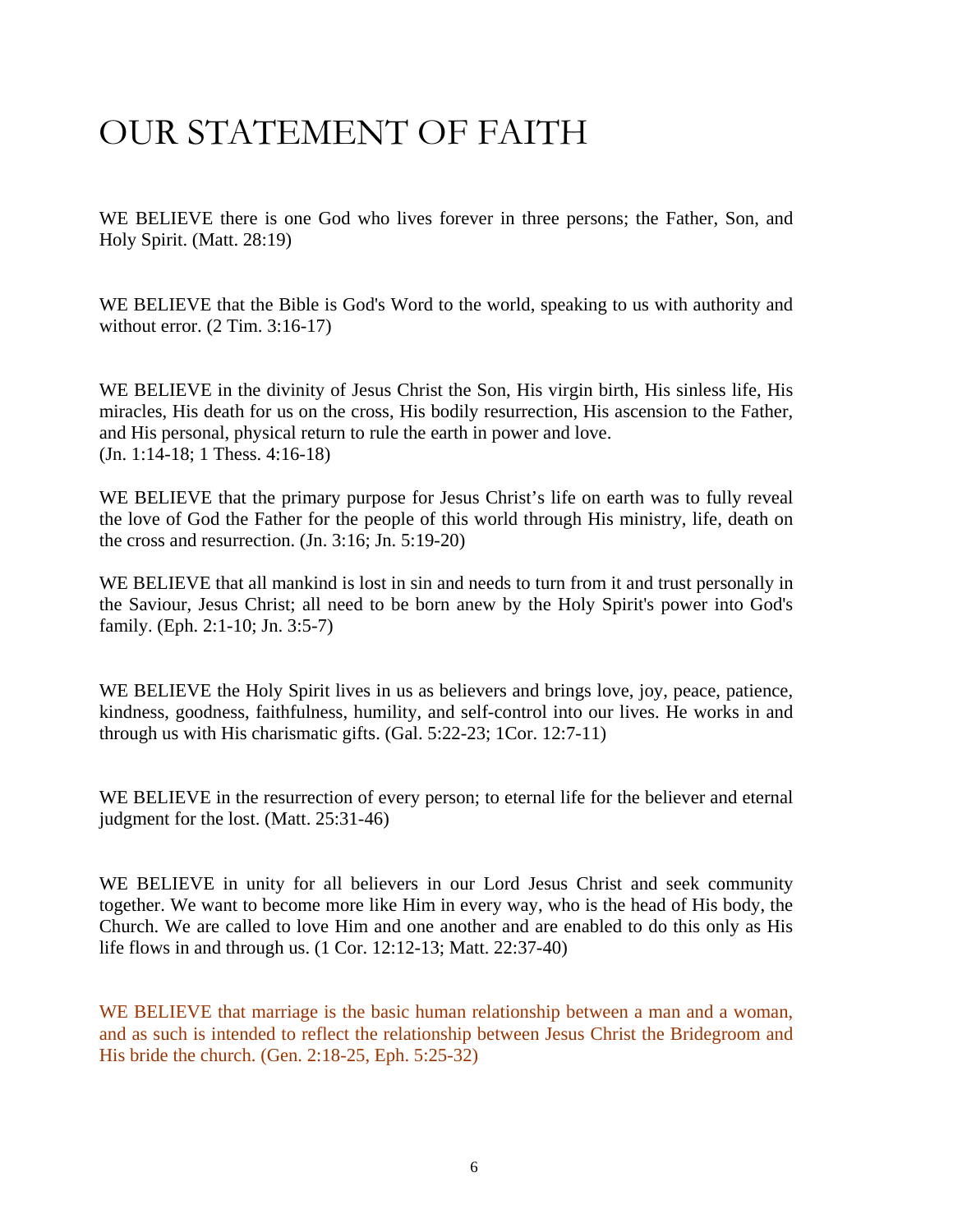## POINTS TO REMEMBER

## THE INDIVIDUAL CONGREGATION

### **1. Names for our Churches/Congregations and Ministries**

Each congregation should seek the Lord for its identity and name. PIH member churches are welcome to use the words Partner and Harvest, but this is not an expectation. Our only suggestion is to keep your church name short, simple and not religious sounding. On the other hand, we ask that FIH churches not use the PIH or TACF names on their signs, bulletins or letterhead without prior approval from the PIH international office.

### 2. **Congregational Autonomy**

Congregations are separately organized and function under their own charters of incorporation and financial structures. The Partners in Harvest leadership is available to counsel and spiritually arbitrate in areas of concern or conflict only at the invitation of either the pastor or the board of leaders.

### **3. Congregational Polity/Governmental Form**

Congregational autonomy is the rule here also. It is noted, however, that as a congregation establishes its own governmental system, they will probably find that an Episcopal, or pastor and elder led church is often a better approach than a congregational or democratic system where every member votes on every action.

### **4. Congregational Membership**

A member congregation will, we trust, choose its own form, definition, or requirements for membership. We only suggest that church leaders bear in mind that their approach reflects and enhances their church's mission and character. For example the "X Generation" has different ideas and expectations for belonging than do the "Boomer" generation.

### **5. Financial Accountability**

It is crucial that we operate our churches above reproach. It is best that the finances of a congregation be administered or overseen by its incorporation board, which in turn approves the budget, sets the pastor's and the staff's salaries, and sets the spending limits and authority of the staff. An annual official financial statement, audit and report to the congregation will help to maintain financial integrity. A general rule of thumb for spending could be 30% for building and utilities, 30% for salaries, and 30% for missions and ministry. Out of the missions and ministry portion it is wise to give away at least 10% to bless work done outside the home congregation.

### **6. Ministry**

By a church's interest in the family of churches and ministries, we assume that key and valued areas of ministry in each member congregation will reflect those of Partners in Harvest. This means specifically, entering more into the Father's Love, worshipping the Lord, emphasizing the personal need for healing for past hurts, evangelizing the lost, renewing the church in the power of the Holy Spirit, nurturing new believers, training and equipping the saints for service, ministering to the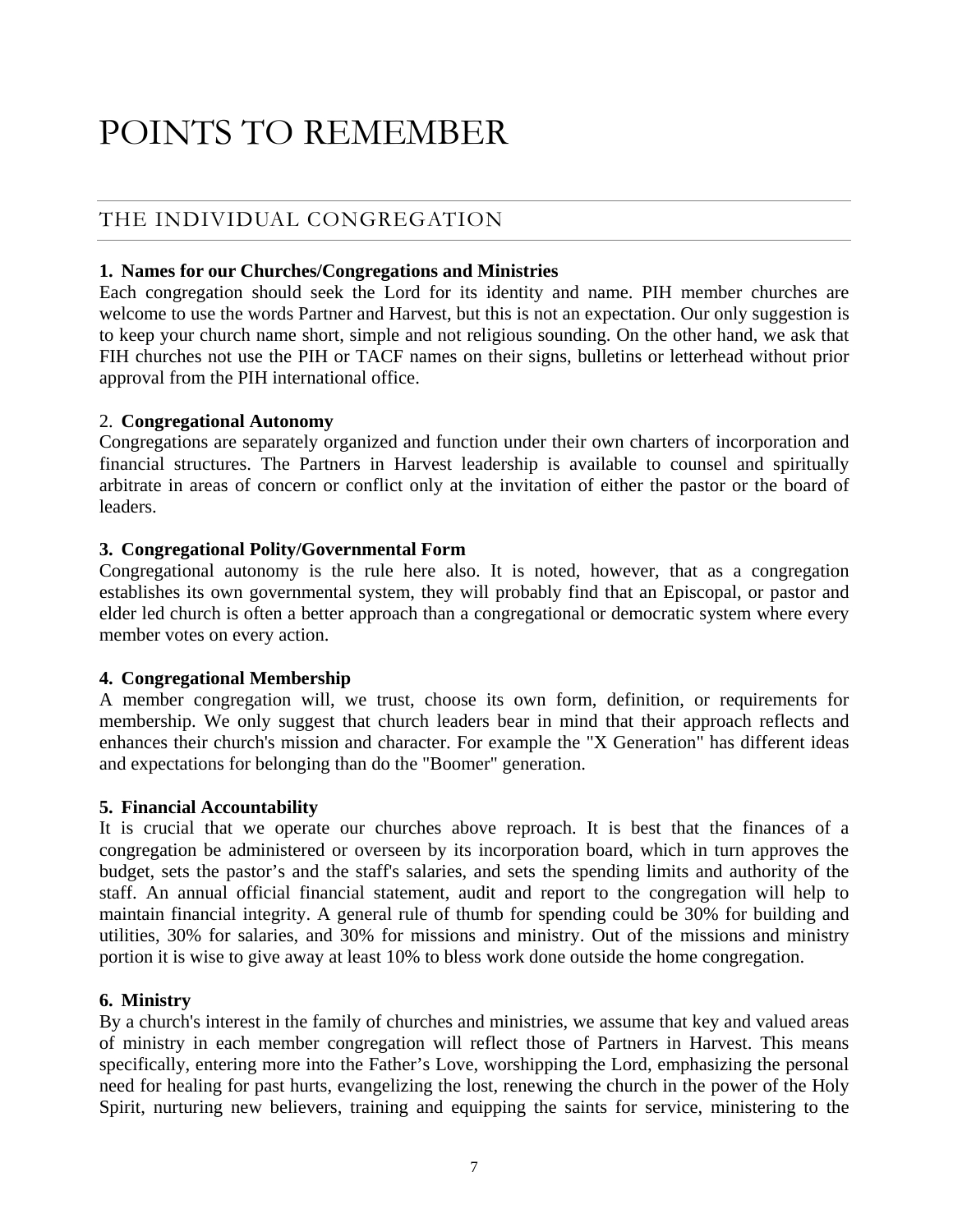poor, praying for the sick and suffering, setting the captives free from spiritual bondage, teaching the whole counsel of the Word of God, prayer, intercession and prophecy.

#### **7. Mission**

Cross-cultural missions, including sending and supporting short and long-term workers in the harvest is a key value. This begins with prayer that the Lord of the Harvest would send laborers into His harvest. The goal of all mission endeavors should be reaching the lost with the gospel of Christ and planting viable, culturally current congregations. We desire to work with and cooperate with anyone with similar beliefs and goals for the sake of the Kingdom of God.

## LOCAL, NATIONAL AND INTERNATIONAL STRUCTURE

**1. Purpose for the National and International Family of Churches and Ministries of Churches** Our purpose is to encourage, bless, serve, equip, train and counsel Partners in Harvest member congregations and pastors, and to be available to do the same for the broader Body of Christ. Our desire is to encourage greater and deeper intimacy with the Father, Son and Holy Spirit and with each other and the broader body of believers.

This will be best accomplished through cultivated relationships. The cornerstone of horizontal relationships is based upon 'Foursomes', or very small groups of pastors who work at becoming friends, meeting often to play and pray together. Spiritual intimacy, transparency, encouragement, personal support, accountability, and prayer ministry are the goals and purpose of each foursome. Each will need a facilitator who will watch for problems and burnout in his foursome.

Other levels of relationship and cooperation will be made clear, we trust, by the Lord as He leads us forward. Please be aware that the Lord is speaking clearly that we are to go slowly and listen for His guidance in regard to future structure.

#### **2. Partners in Harvest Identity**

As a family of churches and ministries, our identity is based on shared values, goals and doctrinal beliefs. These will determine the direction we adopt now, and the shape we take over time as individuals, congregations and as a family of churches and ministries. Much of what we do in conferences will have to do with challenging us to move forward into fulfillment of our values and goals in Jesus.

#### **3. Financial Commitment**

Each Partners in Harvest congregation and ministry will monthly set aside 2.5% of its total income for the purpose of supporting the mission of this family of churches. The funds should be directed to PIH rather than TACF. The funds will be used to cover the pastoring and administrative costs for the family of churches. Later on, as a strong commitment to world missions forms, additional funding may be needed to support that initiative.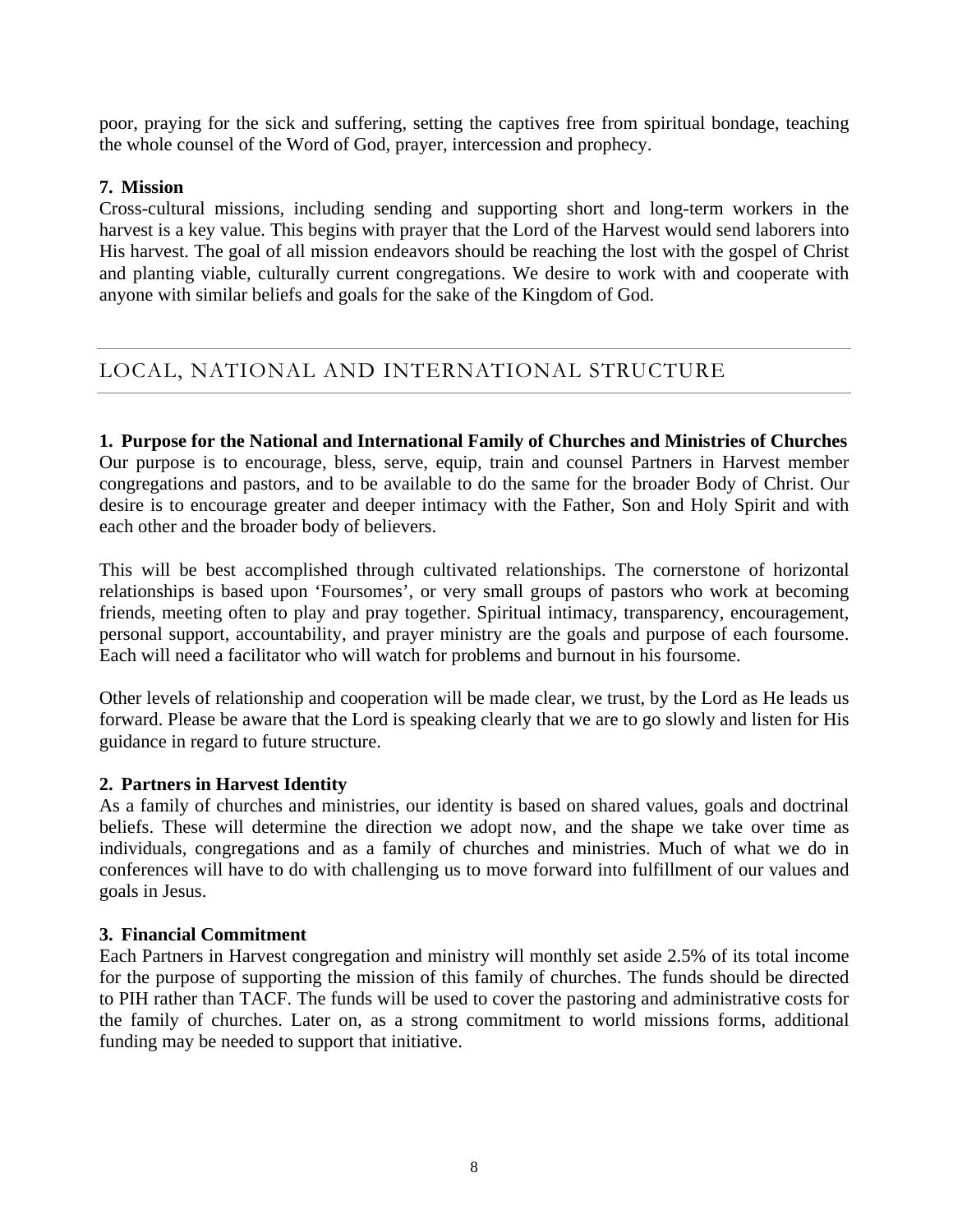## IMPORTANT QUESTIONS

## ANSWERS TO SOME FREQUENTLY ASKED QUESTIONS

#### **1. Do you ordain or credential ministers?**

At this point, we do not ordain. We do, however, have a credential certification card available for PIH pastors and ministers. We are in the legal process of being recognized by the Canadian government as a licensing body.

### **2. What type of organizational and spiritual covering does PIH provide?**

Since we follow a servant and relational family structure, the covering is more based on a desire to see each member encouraged, blessed, and equipped in every way. Networking relationally with each other is crucial to the covering. Counsel, prayer and training is a major part as well.

#### **3. Is PIH a denomination?**

If denomination means identifying a name for a specific family in the broader church, then we are. If denomination refers to conformity to a tight pattern or insisting on firm control, then we are not.

#### **4. Must I pastor a church or lead an organized ministry to be in PIH?**

PIH is not a family of individuals. It is, however, a family of churches and ministries linked together. Therefore, it is not open to individuals as such.

#### **5. What are your expectations of me as a Partner in Harvest?**

Since PIH is heavily based on relational linking, attendance at PIH family events periodically and involvement in a foursome (or mini cluster) locally is important. We also ask all PIH churches and ministries to contribute 2.5% of the churches' or ministries' income monthly. We trust with your acceptance into PIH that within a year and half you will attend one of our [Leadership](http://som.tacf.org/courses/leaders/course.html)  [Schools/](http://som.tacf.org/courses/leaders/course.html)[International Leaders Schools](http://som.tacf.org/courses/international/index.html) offered through [TACF](http://www.tacf.org/) and one of our [Healing Weeks](http://www.tacf.org/DesktopDefault.aspx?tabid=211&menuid=481).

#### **6. Must I change my church/ministry's name upon becoming PIH?**

A church and ministry's name is often a prophetically-given identity; therefore, we hope you will maintain the identity the Lord has given you ... unless you feel like He wants you to change it.

### **7. How do PIH churches maintain contact for prayer purposes?**

We have a section of the Website called Groups under the GetPluggedIn area. We encourage all PIH and FIH to join the community, where there is a Prayer forum that is at your disposal. Feel free to share all prayer requests in this group and know that all around the world Partners and Friends are praying with you. www.partnersinharvest.org

### **8. What is the process for becoming a Partner in Harvest Church/Ministry?**

First, you need to fill out the attached PIH blank application and send it to us. We then contact you to set up a date to visit you for a weekend, most often Friday through Sunday. The purpose of the visit is to get to know you better, meet your leadership team, and answer any questions you/they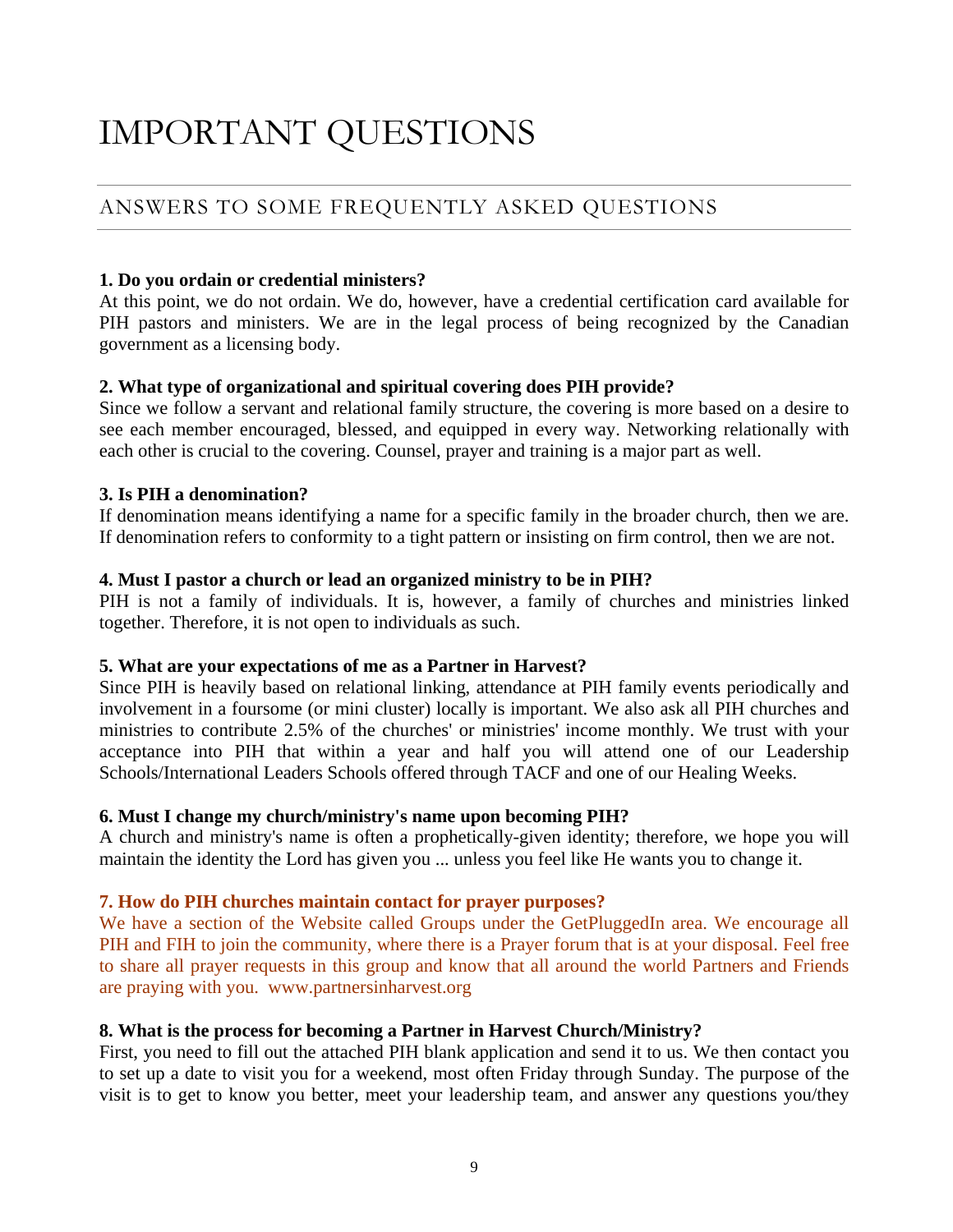might have. In addition, we desire to minister in a renewal-type meeting if you so desire and to speak on Sunday morning or at your primary weekly services. Perhaps we can do some additional teaching in a seminar format on a subject that may bless your people.

When you send us your completed PIH application, we automatically add you to our database as a Friend in Harvest. That way, you can stay abreast of the many exciting changes in PIH. Please note: you cannot become a Partner in Harvest until International Coordinator Dan Slade, or someone he designates comes to your church and meets with you for a weekend as detailed above.

#### **9. Are there any size qualifications for our church that we must meet to qualify for PIH?**

We would like a congregation to have at least 40 adults if you live in a city of over 10,000, or at least 25 adults if you are in a small town.

#### **10. What does it mean to be a Partner in Harvest?**

It means that you and your church or ministry becomes identified with PIH as your primary identity beyond your local congregation. PIH functions for you like a primary family would for blessing, encouragement, relationship, fellowship, and cooperation in regard to broader training, missions, church planting, youth and worship events. When counsel is desired, we are available to help.

With that in mind, what does it mean to be a Friend in Harvest? Friends in Harvest is a looser form of relationship, primarily for those under other denominational coverings (i.e., Anglican, Baptist, Pentecostal, Methodist, Catholic, etc.), but who want to relate within the broader family of Partners in Harvest. As a Friend in Harvest you are invited to much of what we do.

### **11. What are your expectations of me as a Friend in Harvest?**

We trust that you will take advantage of the regional events, conferences, and other events that are scheduled. We ask you to send an annual minimal contribution of Canadian \$250 or the equivalent to help with ministry and operating costs. Checks should be made out to Partners in Harvest. (We do not have an account entitled Friends in Harvest).

### **12. I've read this now and looked at your website [\(www.partnersinharvest.org\).](http://www.partners-in-harvest.org)/) Where else can I get information?**

We host PIH information meetings at almost every conference hosted by TACF`. These meetings are often held on the Thursday evening of the conference from 5:00 PM to 6:00 PM.

*If you have specific questions about your particular ministry, please e-mail or write us with your specific questions. We'll be sure to respond.*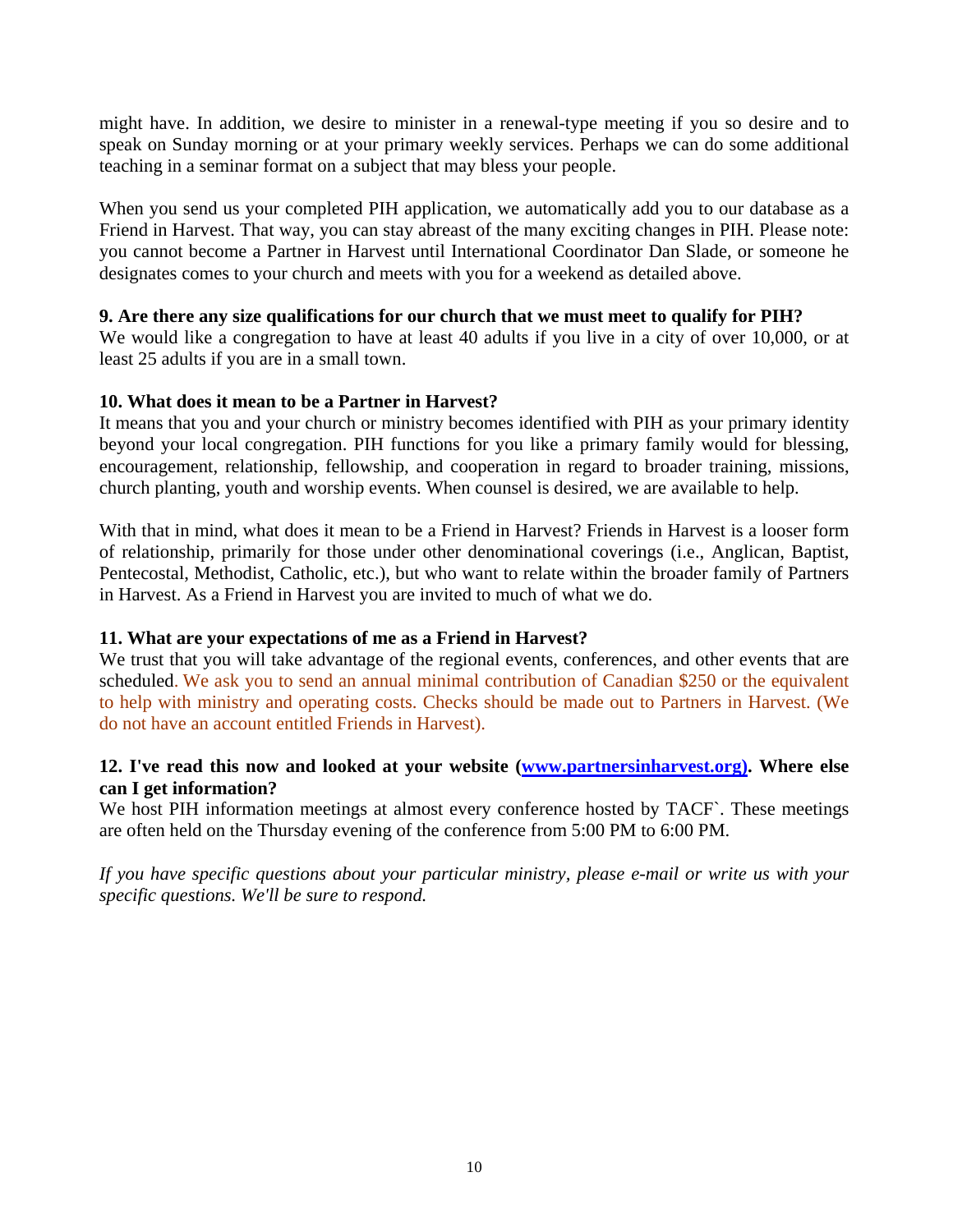## PIH YEARLY EVENTS

### REGIONAL EVENTS

WHO: Senior pastors and ministry leaders and their spouses who have already been welcomed as members in the PIH/FIH family of churches. Senior core team members are also welcome.

WHAT: Periodic one/two-day gatherings of Partners and Friends in Harvest senior pastors and ministry leaders. Regional *Family Days* provide opportunities to take advantage of the input, encouragement and blessing by PIH and FIH leaders and peers through a smaller family-gatheringtype atmosphere. We trust *Family Days* will provide rest, refreshing, and plenty of time to soak in the Lord in a secure environment with others who are like-minded in pursuing God.

**WHEN:** Held periodically as the Regional Coordinator in your area determines. For Europe the general rule has been to meet in Hemel Hempstead, England (Just outside London) starting the first Monday of November and the first Monday of March.

**HOW MUCH:** No registration cost for PIH senior pastors and ministry leaders (and spouses). There are costs for food and accommodation. However, those accompanying them and FIH members must pay the registration fee, if there is one.

### PIH/FIH CONFERENCE

.

**WHO:** Senior and associate pastors, senior and associate leaders of ministries, evangelists, missionaries and their spouses who are interested in learning more about the PIH/FIH family of churches or who are already part of the PIH/FIH family. These may also bring other paid pastoral/ministry staff and key leaders with them.

**WHAT:** A four to five day conference to network and to facilitate relationships with like-minded pastors, paid pastoral staff, missions and other ministry leaders

WHEN: Our central annual international conference starts the first Monday of every October at TACF.

**HOW MUCH:** There is no conference fee for PIH senior ministry leaders and spouses. However, those accompanying them and FIH members must pay the registration fee.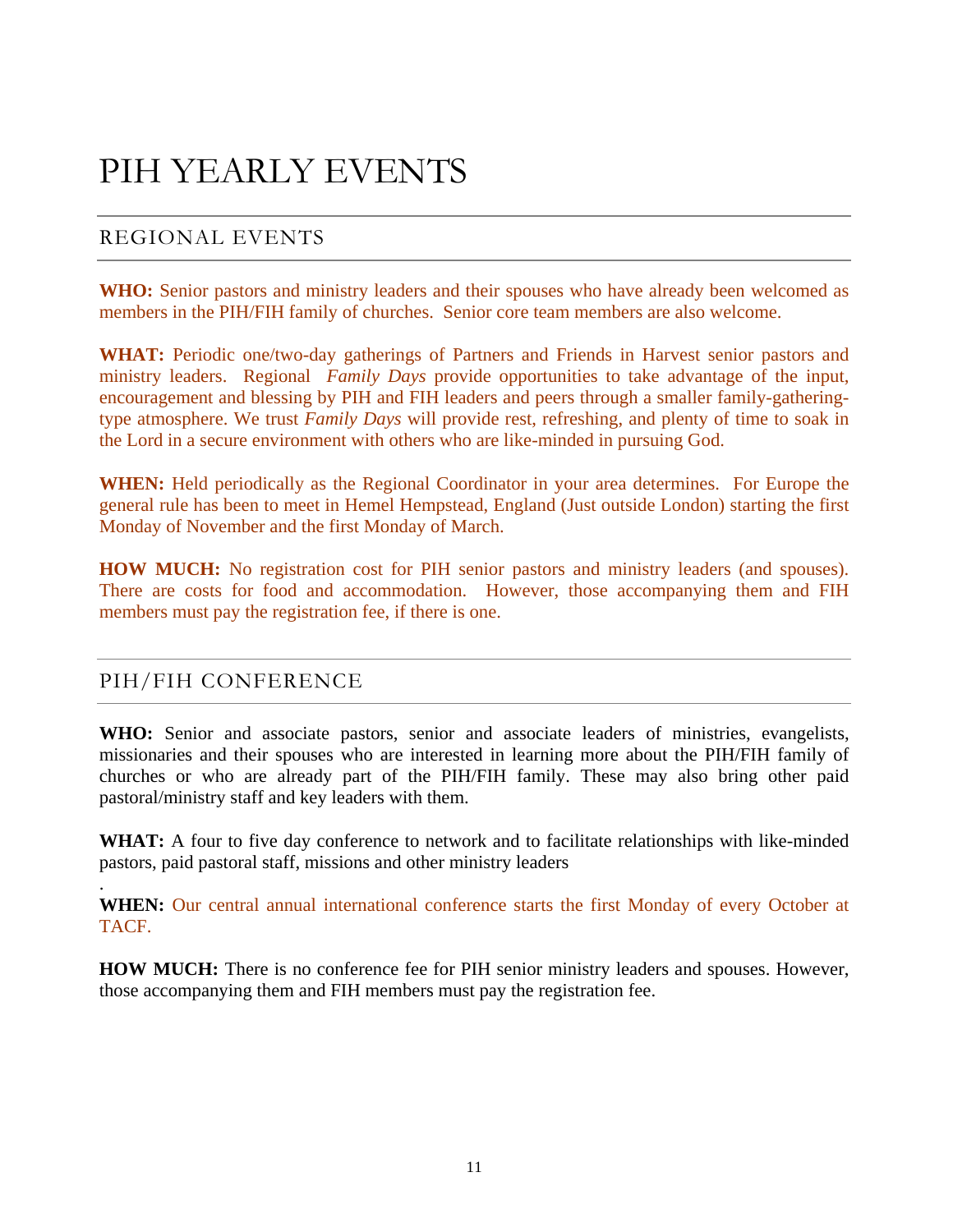## REGIONAL COORDINATORS

The regional coordinator makes a commitment to you to:

- Keep in contact with you approximately once a month.
- Provide prayer support.
- Offer encouragement and moral support and counsel as needed.
- Be available to you and your church in whatever way they can.
- Whether over the phone or (even better) in person, the coordinator hopes to function in a pastoral, father/mother, encouragement-type role, encouraging you to be all you can be in the Lord and in your ministry. He/she will be there for you. If you ask, they can offer counsel and advice. You can use him/her as your personal sounding board or fellow brainstormer. If you ask him/her questions he/she cannot answer, he/she can either offer suggestions or act as liaison in providing you with the names of those who might be better able to provide answers in that particular area. The Coordinator's role is as a father/mother, pastor and intercessor. He/she is willing to function in any of those roles as you think is needed.
- Perhaps the role of the coordinator could be clarified further by saying what this role is not. It is not shepherding and, in fact, entails no authority over you to dictate church decisions in any way. The Coordinator will only offer counsel when specifically asked by you to do so. The only thing he/she will offer unasked is encouragement and moral support.

In each area or region, there is a regional coordinator appointed to help facilitate conferences, area meetings, and gatherings for fellowship and encouragement. Local PIH/FIH Family Days, training events, and Catch the Fire-type regional conferences will also be coordinated through them. We believe that these times will be a great encouragement to everyone.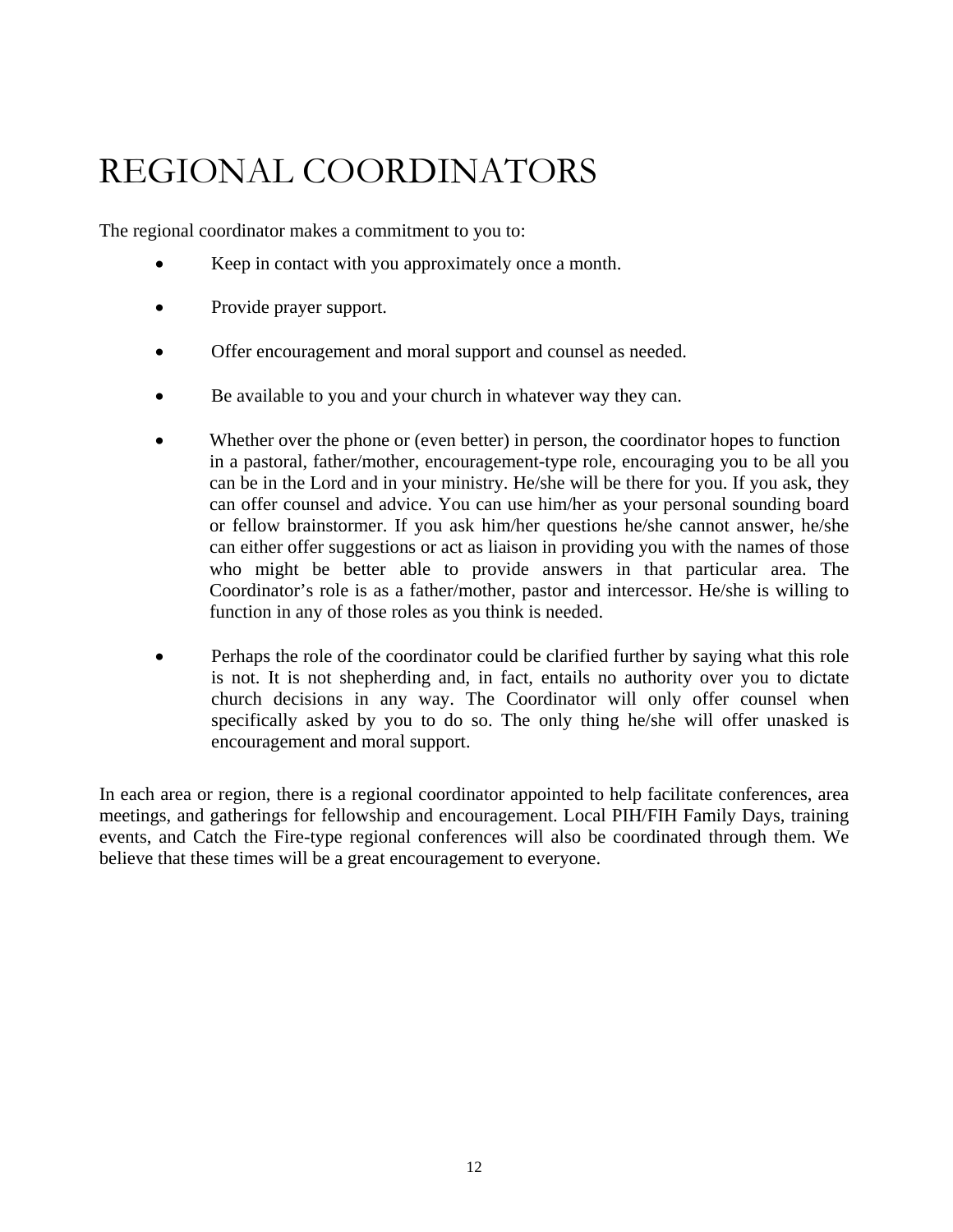## PIH LEADERSHIP

### APOSTOLIC LEADERSHIP

 $\_$  , and the contribution of the contribution of  $\mathcal{L}_\mathcal{A}$  , and the contribution of  $\mathcal{L}_\mathcal{A}$  , and the contribution of  $\mathcal{L}_\mathcal{A}$ 

#### **John & Carol Arnott**

268 Attwell Drive Toronto, Ontario M9W 6M3 Canada E-mail: partners@tacf.org

### INTERNATIONAL COORDINATORS & FOUNDING COORDINATORS

Dan & Gwen Slade Fred & Sharon Wright<br>
268 Attwell Drive 268 Attwell Drive 268 Attwell Drive Toronto, Ontario M9W 6M3 Toronto, Ontario M9W 6M3 Canada Canada Tel: 416 674 8463 ext. 2258 Tel: 416 674 8463 ext. 2258 Fax: 416 674 8465<br>
E-mail: <u>partners@tacf.org</u><br>
E-mail: <u>partners@tacf.org</u><br>
E-mail: partners@t

268 Attwell Drive 268 Attwell Drive E-mail: [partners@tacf.org](mailto:partners@tacf.org)

### **REGIONAL COORDINATORS**

Alf & Pam Dyck, The River Community Church Abbotsford, BC Canada Tel: 604 855 9423 Email: info@rivercommunitychurch.net Website: [www.rivercommunitychurch.net](http://www.rivercommunitychurch.net/)

David & Yvette Hixson, Victoria Harvest Church Victoria, BC Canada Tel: 250 383 9254 Email: [harvestcrunch@islandnet.com](mailto:) Website: www.victoriaharvest.com

#### **Canada - Eastern Canada**

Val & Brenda Dodd, Burloak Christian Fellowship Oakville, ON L6M 4E9 Tel: (905) 875-0777 Email: [val@burloak.org](mailto:val@burloak.org) Website: [http://www.burloak.org](http://www.burloak.org/)

#### **Canada – Maritimes**

Art & Flora MacDonald, Bethel Outreach Church Mahone By, NS Canada Tel: 902 627 2095 Email: [flora.macdonald@ns.sympatico.ca](mailto:flora.macdonald@ns.sympatico.ca) Website: www.betheloutreachchurch.com

#### **Canada –West United States of America - Eastern USA**

Ralph & Inger Beisner, The Father's Paradigm Hyde Park, NY USA Tel: 845 229 4222 Email: [piheast@aol.com](mailto:rabeisner@aol.com) Website: www.thefathersparadigm.com

#### **United States of America - West**

Loren & Beth Sandford, New Song Fellowship Denver, CO USA Tel: 303 430 8100 Email: [info@newsongfellowship.org](mailto:) Website: [http://www.newsongfellowship.org](http://www.newsongfellowship.org/)

#### **United States of America - South-Central**

Jim & Tondi Curtis, Tulsa Harvest Church Tulsa, OK USA Tel: 918 437 2118 Email: [contact@tulsaharvestchurch.org](mailto:contact@tulsaharvestchurch.org) Website: http://tulsaharvestchurch.org

#### **United States of America – North/Central**

Jay Peg Snyder, New Life Church 17261 St. Francis Blvd, NW, Ramsey, Minnesota Tel: 763 421 0166 Email: [jsnyder@newlifemn.org](mailto:jsnyder@newlifemn.org)